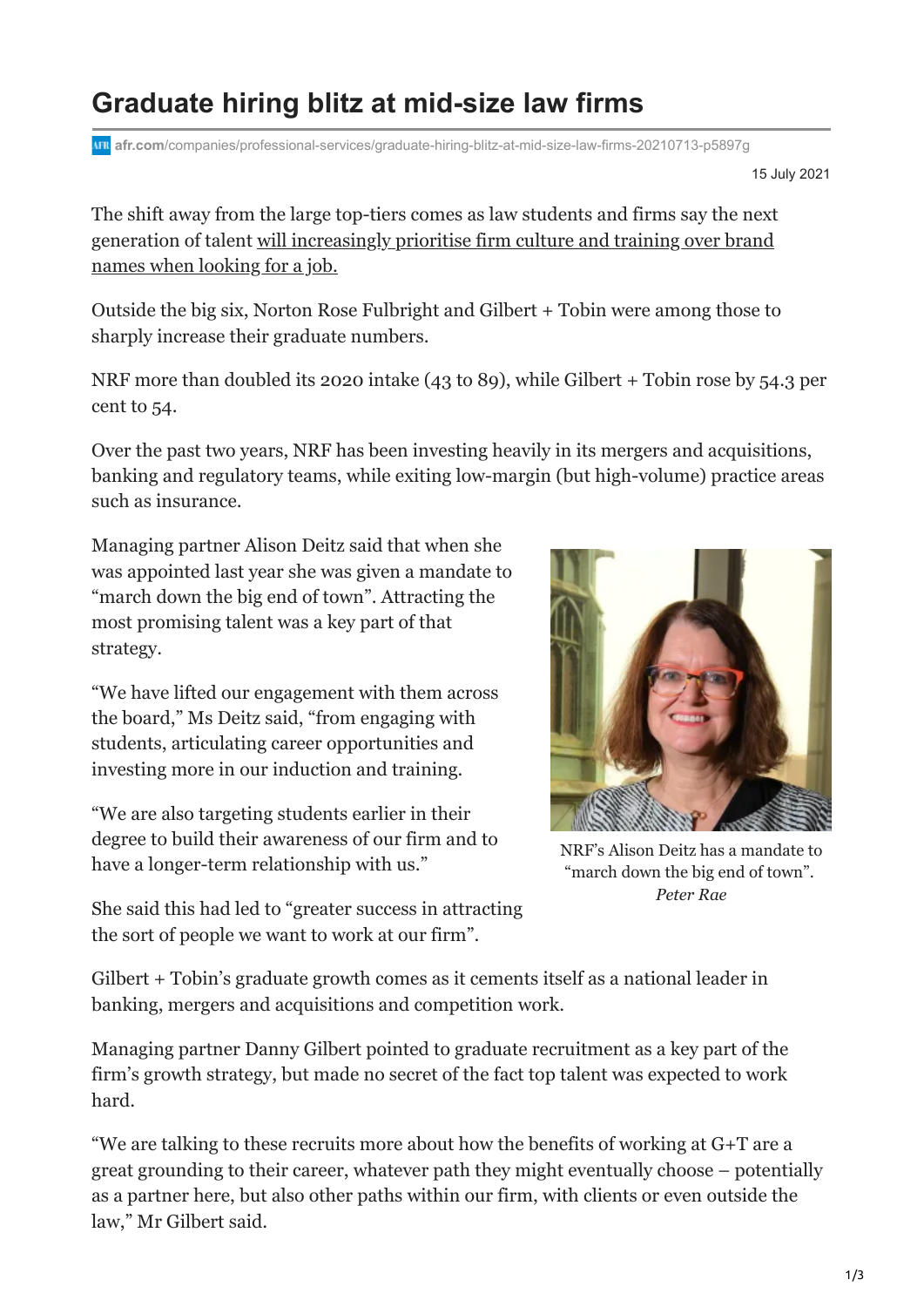He said the firm was "emphasising the importance of commerciality in our recruitment messaging".

"Commercial curiosity and a strong interest in business and the outcomes sought by our clients are critical attributes. In addition, we look for people who are engaged with all of the contemporary issues and challenges that face our communities."

Insurance specialists Wotton + Kearney had the biggest percentage rise in graduates (137.5 per cent to 19) while Jones Day, Carter Newell and Holman Webb each doubled their graduate numbers on last year.



Danny Gilbert says Gilbert + Tobin is "emphasising the importance of commerciality". *Wolter Peeters*

## **Young talent shortage**

Several firms pointed to an industry-wide talent shortage of lawyers with two to five years of experience as triggers for their continued investment in junior recruitment despite the pandemic.

Corrs Chambers Westgarth said the recruitment of graduates and clerks was a priority in its "significant change agenda" to challenge the big six, while Gadens, Carter Newell, Wotton + Kearney, Colin Biggers & Paisley and Hamilton Locke all flagged new or enhanced clerkship and graduate programs as ways to secure talent.

At the big end of town, Allens (101) and King & Wood Mallesons (92) had the largest intakes.

Allens managing partner Richard Spurio said the firm took a "long-term view of talent" and thought it was essential to maintain the pipeline.

He said the firm was using "meet and engage" sessions to give law students "real, first-hand impressions of our people and what it's like to work at Allens".

KWM chief executive partner Berkeley Cox said graduates and young lawyers "want more than just a job".

"They are looking for an experience and a purpose in addition to high-quality work. Overlaying this is a desire from clerks and graduates to be more legaltech savvy."



Richard Spurio says Allens takes a long-term view on recruitment. *Louie Douvis*